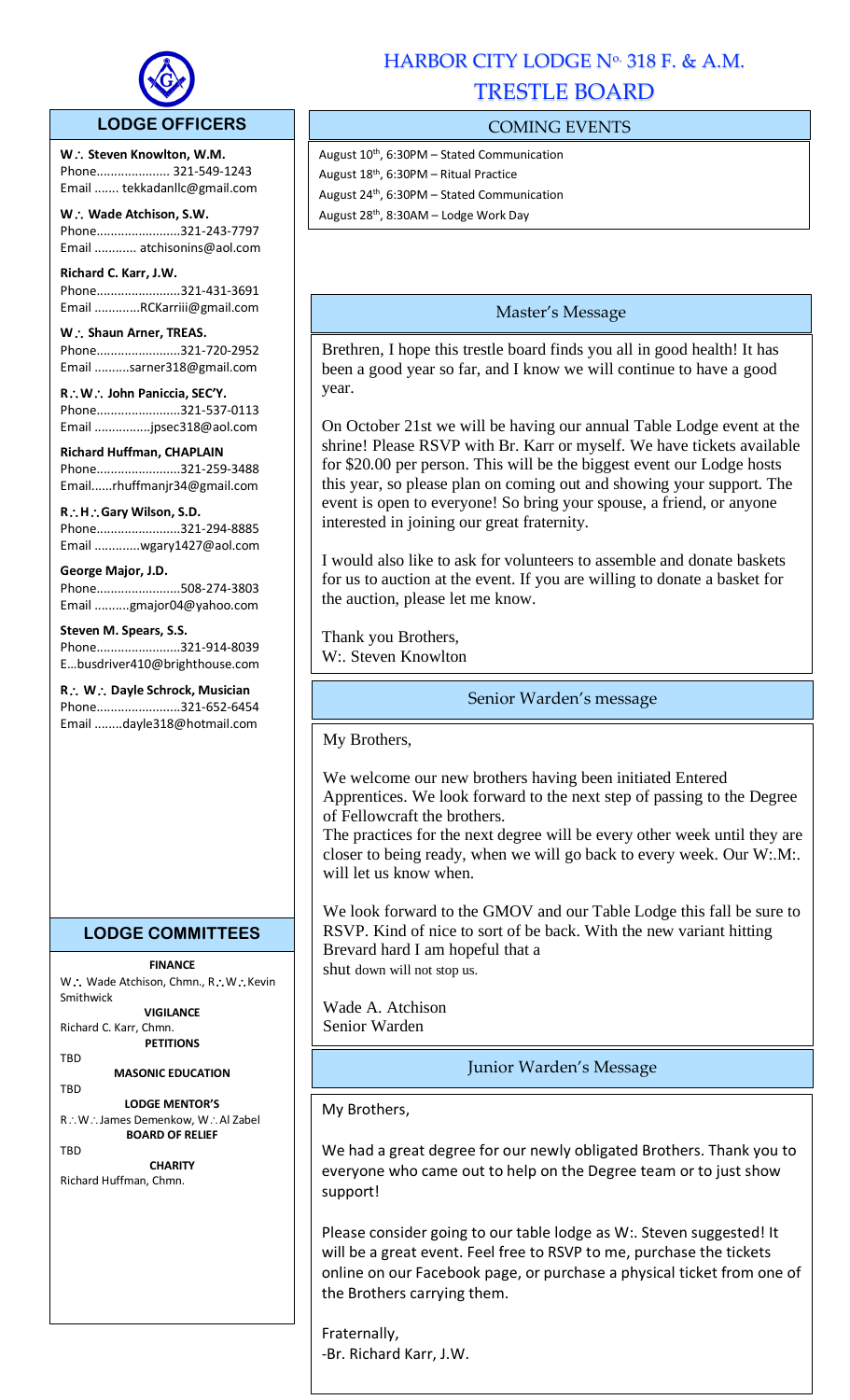#### **LODGE COMMITTEES cont.**

| <b>LODGE PROPERTY</b>                 |
|---------------------------------------|
| R.: W.: Dayle Schrock, Chmn., Richard |
| Huffman                               |
| LODGE INSTRUCTOR                      |
| <b>TRD</b>                            |
| OFFICERS RITUAL ASSIST.               |
| TBD                                   |
| <b>CATECHISM INSTRUCTOR</b>           |
| TRD                                   |
| LODGE LIBRARIAN                       |
| $W \cdot$ Al Zahel                    |
| <b>SICKNESS &amp; DISTRESS</b>        |
| TRD                                   |
| <b>INVESTIGATION</b>                  |
| Richard C. Karr, W∴Henry Engel        |

## **PAST MASTERS**

| *Aubrey Bates PDDGM 1954    |  |
|-----------------------------|--|
| *E. R. Mayfield 1955        |  |
| *Richard F. Griffie,1956    |  |
|                             |  |
| PDDGM & PGM 1976-77         |  |
| Raymond McAlpine 1957       |  |
|                             |  |
| *Steven Rianaldo PDDGM1959  |  |
| *Richard F. Griffie,1960    |  |
| PDDGM & PGM 1976-77         |  |
|                             |  |
|                             |  |
|                             |  |
| * Charles McLin1963         |  |
| *George Schulthies1964      |  |
| *Paul V. Gandy  1965        |  |
| *Adam Budris PDDGM1966      |  |
| John Beasley1967            |  |
|                             |  |
| *Robert Notvest1969         |  |
| Robert M. Bullock1970       |  |
|                             |  |
| *Edward P. Abbott1971       |  |
| *Glenn T. StittPDDGM1972    |  |
| *Robert L. Goldsmith1973    |  |
| PDDGM, PGM 1983-84          |  |
| Carl G. Planck, Jr1974      |  |
| Douglas Dagley1975          |  |
| *Henry Farrow1976           |  |
| *Donald R. Pacetti1977      |  |
| Patrick A. Galbraith1978    |  |
|                             |  |
| *Curtis Horton1979          |  |
| *James H. Bragg1980         |  |
| Robert C. Birmie1981        |  |
| *Wallace L. Whiting1982     |  |
| Stanley W. Miller1983       |  |
| *Gerald T. Freese1984       |  |
| Ronald E. LaCair1985        |  |
| Charles R.R. Walle1986      |  |
| Corenth Owens1987           |  |
| Karol M. DziegielPDDGM1988  |  |
| Allen P. Gregg1989          |  |
|                             |  |
| *George Ed. Gardner, Jr1991 |  |
|                             |  |
| William C. White1992        |  |
| Kenneth L. Jenkins 1993     |  |
| Robert P. Edmiston1994      |  |
| Thomas L. MoorePDDGM1995    |  |
|                             |  |
| Mark C. Mason1997           |  |
| John PanicciaPDDGM1998      |  |
| Dayle SchrockPDDGM1999      |  |
|                             |  |
| R:.H:.Gary Wilson .2001     |  |
| Fred BakerPDDGM2002         |  |
| Ron TrinklePDDGM2003        |  |
|                             |  |
|                             |  |
|                             |  |
| George GoddardPDDGM 2006    |  |
|                             |  |
| Michael Hutzler2008         |  |
| James DemenkowPDDGM2009     |  |
|                             |  |
| Wade Atchison2011           |  |
|                             |  |

#### Chaplain's Message

#### Chaplin's Column for August 2021

My Brothers, we are now entering August, I believe it is going to be hotter than July if that is possible. But it will be somewhat different than July in another way, the COVID variant, this one is for real if you have not been vaccinated. It has been published that while having been vaccinated will lessen the severity of the illness it will still make you very sick, for folks like myself with mitigating circumstances, it is dangerous. For those who have not been vaccinated it is downright deadly, mitigating circumstances or not. The point I am trying to make here is if you or your love ones have not been vaccinated don't put it off any longer. For those of you who have been vaccinated it is time to put your masks' back on, wash your hands frequently, and keep your distances, when indoors or in a gathering of those folks outside of your normal family circles of friends and relatives. Please be safe.

The following is a list of Brothers needing your Prayers; Brother John Paniccia's Family, Brother Wade Atchison's, Family, Brother Gary Wilson's Family, Brother Michael Setzer's Family especially Rosie's Family in the Philippines, and Brother Tom Moore. Last but not least a Prayer of thanks for the blessings of Marlesa being cancer free, Brother Allan Greg also cancer free, Brother Steven Spears' recovery, and Brother Denis Dyer's return to health, Brother John Allen's daughter Illiana, and other Brother's and their families who might need prayers. My Brothers it is incumbent upon us and all Masons to keep these Brothers and all Masons in our Prayers.

## Secretary's Message

Greetings my Brothers, I hope you and you Families are doing well. Just a reminder that delinquent dues notices have gone out. If you do not have a 2021 Dues card PLEASE contact me. I wish you all a great summer and we are not going Dark so if you want to join us at a Meeting we would love to have you!

Respectfully and Fraternally, John Paniccia P.D.D.G.M. Secretary 2021

## Special Message from our Property Committee

Our kitchen is in need of some new equipment. The gas Double Range Oven with Griddle is broken. Also the Charbroiler has stopped working. We are very grateful to the Brothers who acquired that equipment and it's lasted a long time. Now it's time for replacement. The property committee has a plan to replace this equipment at a cost of under \$7,000. This will come out of our Building Fund as the equipment is attached to the gas lines.

What an education about Gas Double Oven Ranges, there are so many options to evaluate. I went to Payne Restaurant Equipment Company in Rockledge and spoke with Darin McBride who gave me good guidance about Prices vs Quality.

Darin's recommendation was an USA made Royal Range from California Model No. RR-6G24, Double Range, 60", 6 Burners, 24" Griddle. All specification sheets available for review. He stated he supports and maintains parts for Royal Ranges. 2 year warranty, with casters and quick disconnect gas line connections.

# CONTINUED BELOW-